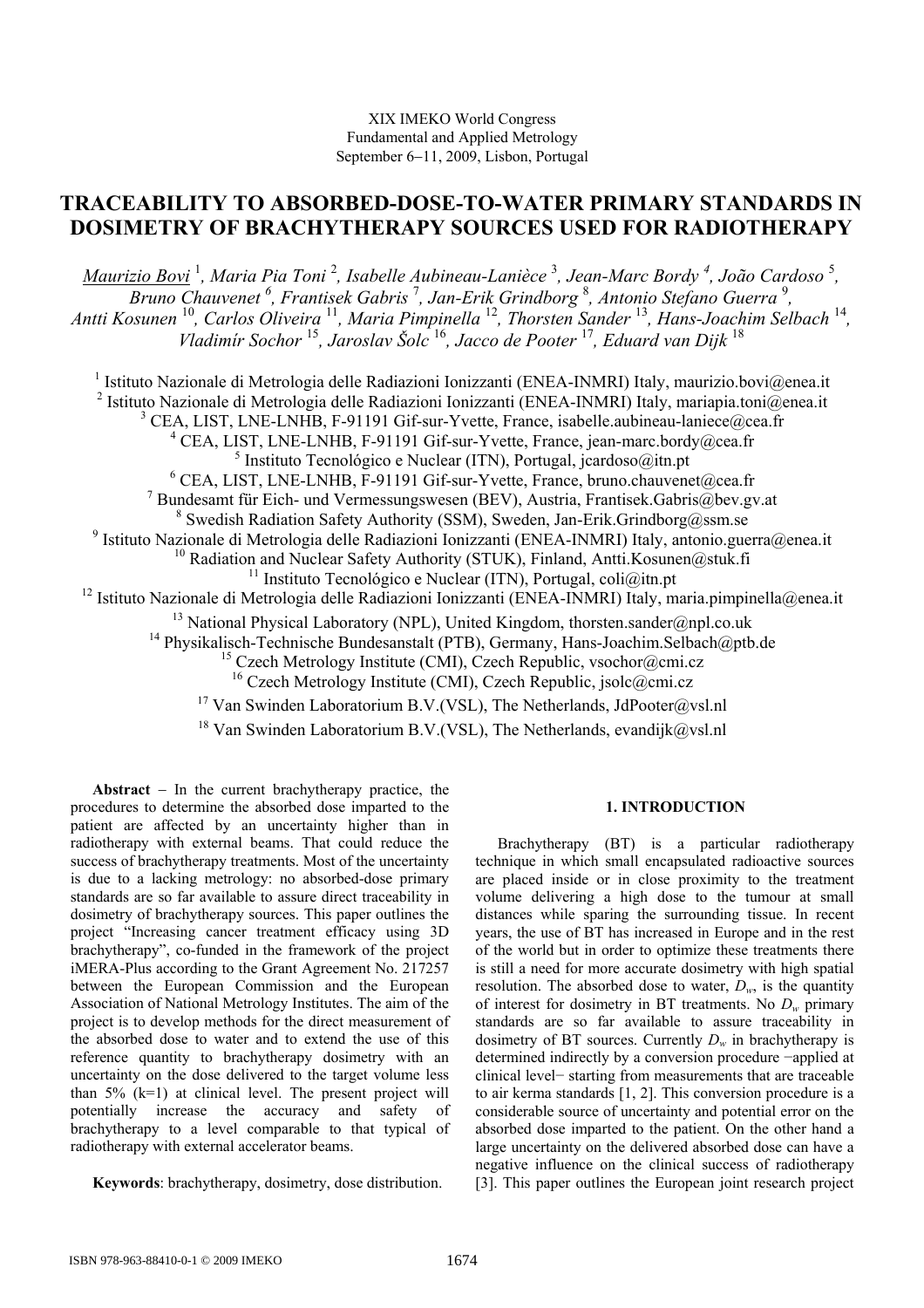T2.J06 "Brachytherapy", co-funded in the framework of the project iMERA-Plus according to the Grant Agreement No. 217257 between the European Commission and the European Association of National Metrology Institutes (EURAMET). The project is focussed on the programme "Health" and responds to the necessity that dose measurements of radiation sources for BT treatments carried out in the clinic be traceable to  $D_w$  primary standards. The aim of the project is to develop methods for the direct measurement of  $D_w$  and to extend the use of this reference quantity to BT dosimetry with an uncertainty on the dose delivered to the target volume to a level comparable to that typical of radiotherapy with external accelerator beams.

#### **2. DESCRIPTION OF THE PROJECT**

#### *2.1. Participants and objectives*

To achieve the objectives of the project, the research and measurement capabilities of the following European National Metrology Institutes (NMIs) −in the field of ionizing radiation measurements− are brought together: BEV, Austria; CMI, Czech Republic; ENEA-INMRI, Italy; ITN, Portugal; LNE-LNHB, France; VSL, The Netherlands; NPL, United Kingdom; PTB, Germany; SSM, Sweden; STUK, Finland. Project coordination has been entrusted to the ENEA-INMRI. Most of these NMIs have a long experience in the design and construction of air kerma and absorbed dose standards in a wide range of radiation qualities. All of these NMIs have a broad experience in dosimetric procedures and related Monte Carlo (MC) calculations so that the whole group of the institutes achieves a critical mass to accomplish the objectives of the project. The project "Brachytherapy" aims at establishing across Europe a more accurate metrological basis in an important medical application of ionizing radiation −brachytherapy− by a significant improvement of the accuracy on the absorbed dose imparted to cancer patients receiving BT treatments. The project responds to the necessity for traceability −to *D<sub>w</sub>* primary standards− of dose measurements carried out in the clinic with BT radiation sources. The first objective of the project is to construct primary standards to measure  $D_w$  due to radioactive sources for BT. Once these new standards are developed, the project aims to implement a metrological chain based on direct *Dw* measurements, in order to assure traceability of BT dosimetry at secondary standards laboratories and at radiotherapy centres. Finally, the project aims at optimising BT by accounting for the strong spatial variation of absorbed dose around BT sources. To this end, the project will develop high-resolution methods to allow an accurate determination of 3D dose distributions. The final target uncertainty on the dose delivered to the target volume is less than  $5\%$  (k=1) at clinical level.

## *2.2. Planned activities*

The project started on 1 July 2008 for a period of 36 months. It is structured with four technical work packages (WP2, WP3, WP4 and WP5). Work packages WP2 and WP3 constitute the core of the project, aiming at using  $D_w$  as the reference quantity to be directly measured for BT sources. To this end, a robust system of  $D_w$  standards will be delivered in WP2 for Low Dose Rate, LDR, BT sources and in WP3 for High Dose Rate, HDR, BT sources. Various standards have been developing within each of these two work packages. These standards differ from each another in design in order to highlight possible systematic errors and give together a more robust *Dw* determination. In particular, three LDR standards −based on ionometry− have been developed by ENEA-INMRI  $(\S$  3.1), LNE-LNHB  $(\S$  3.3) and PTB (§ 3.5), respectively. Two HDR standards −based on water calorimetry− have been developed by PTB (§ 3.6) and VSL (§ 3.7); two HDR standards −based on graphite calorimetry− have been developed by ENEA-INMRI (§ 3.2) and NPL (§ 3.4). With these new standards, reference values of *Dw* at the reference distance of 1 cm from LDR and HDR BT sources will be determined with a target value for the best measurement relative uncertainty u  $(D_{w, l \text{ cm}}) \leq 2\%$ (k=1). Once the above results have been obtained, work packages WP4 and WP5 are addressed to the stakeholders (*e.g.* radiotherapy medical centres and secondary standards laboratories). The objective of work package WP4 is to develop a calibration chain and an associated measurement procedure to transfer the new reference quantity to the end users minimizing the uncertainty. To allow the linkage between the current (air kerma strength or reference air kerma rate) and the new (absorbed dose to water) reference quantities, work package WP4 aims at experimentally redetermining the dose rate constant, Λ, with a lower uncertainty (about  $3\%$  (k=1)) for some of the most widely used BT sources. The aim of work package WP5 is to identify and optimize a dosimetry procedure for checking *Dw* spatial distribution, effective for the standardization of measurements at radiotherapy centres in irregularly shaped fields by BT sources in water or water equivalent phantoms. The expected output is the availability of suitable portable methods with assessed reliability and accuracy −leading to the target of a delivered dose with an uncertainty less than 5% (k=1)− at clinical level. At first, accurate determination of energy and dose response curves is carried out for various detection methods: gel dosimeters, radiochromic films, scintillation detectors, TLD dosimeters, alanine dosimeters, liquid ionization chambers, semiconductor detectors, and 2D multidetector systems. Then, the spatial dose distributions around BT sources used in clinical applications will be determined, in water or water-equivalent phantoms, and supported by MC simulations using EGSnrc, PENELOPE, and MCNP codes [4, 5 and 6]. A final comparison among the different detection methods will show possible advantages and disadvantages of each method and allow selecting the methods more suitable to attain the JRP major task of a lower uncertainty in BT dosimetry.

## **3. RESULTS SO FAR OBTAINED**

#### *3.1 The ENEA-INMRI standard for LDR BT sources*

The ENEA-INMRI standard for low-intensity and low-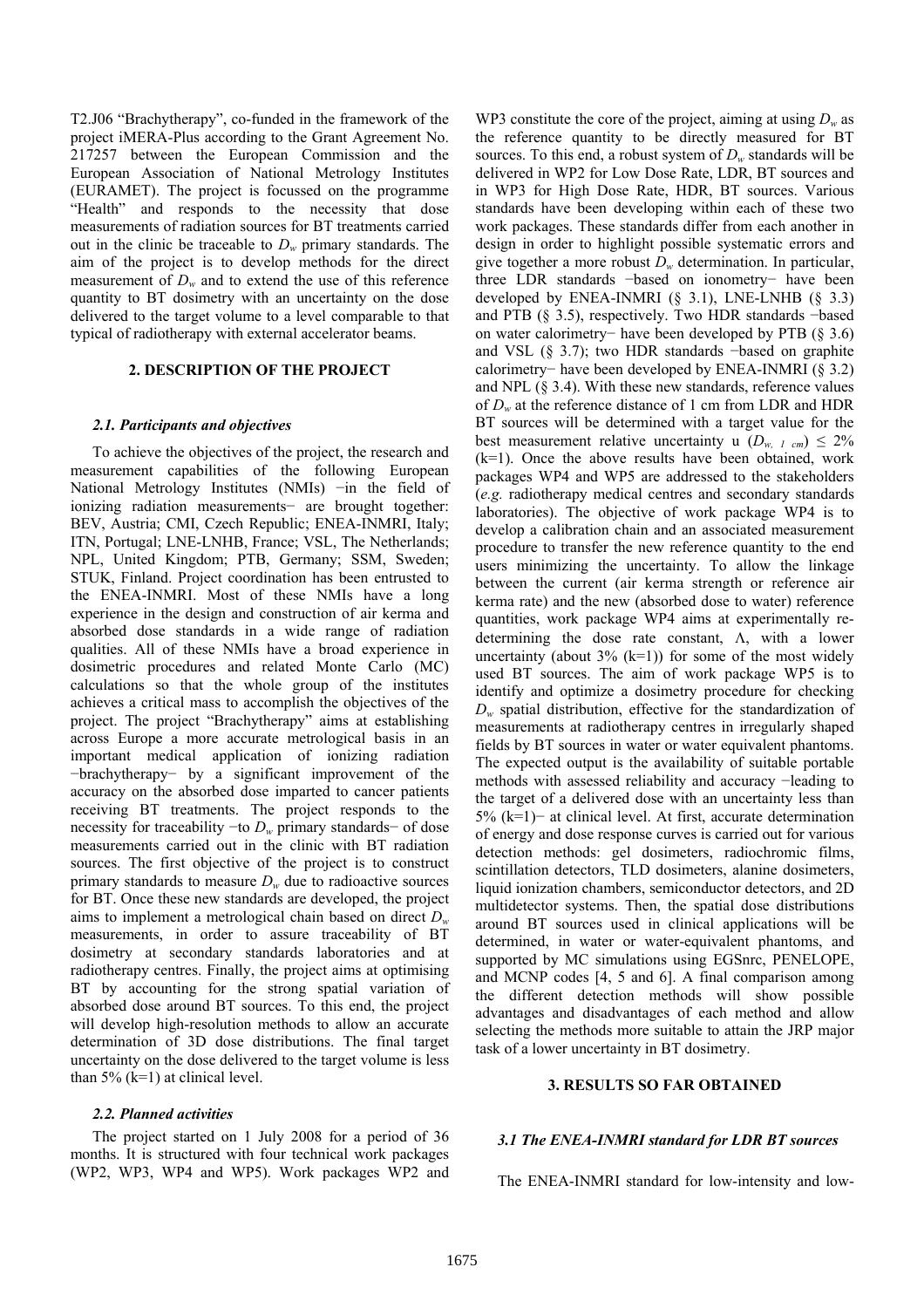energy  $(E < 40 \text{ keV})$  BT sources is based on water kerma determination in phantom by ionometric measurement and a conversion procedure based on MC calculations. A large angle and variable volume ionization chamber (LA-GRF chamber) has been designed in order to carry out air kerma determination in a graphite phantom at a point positioned at a distance 30 cm from the radioactive source and at a water equivalent depth of 1 cm (Fig. 1). The chamber design is similar to that of the existing ENEA-INMRI standard chamber for absorbed dose measurement due to beta radiation (an extrapolation chamber based on Böhm design), but it is designed to work with low energy photons [7] and has a thick front window equivalent to a depth of 1 cm of water. In particular, the chamber minimum measuring volume has a depth larger than the maximum range of the secondary electrons produced in the chamber front window by 40 keV photons. A MC calculated correction factor accounts for the non-linearity of the measured charge as a function of the chamber volume. The mechanical construction of the LA-GRF chamber is at an advanced stage and the correction and/or conversion factors assessment is underway.



Fig. 1. Mechanical components of the ENEA-INMRI in-graphitephantom LA-GRF chamber.

## *3.2 The ENEA-INMRI standard for HDR BT sources*

The design of a graphite calorimeter for  $192$ Ir BT sources has been conceived and optimised on the basis of MC and heat transfer simulations. The calorimeter is disc-shaped and has a nested construction. The core is ring-shaped, 2 mm thick and 5 mm high, with a radius of 25 mm. The core is surrounded by a 0.5 mm thick graphite jacket. Both these bodies are surrounded by the graphite medium. The core, the jacket and the medium are thermally insulated by 0.5 mm gaps, in which high vacuum is obtained by a pumping unit. The graphite parts are coupled to a PMMA housing to which the vacuum flange is fixed (Fig. 2). The internal surfaces of the calorimeter are coated by thin aluminized Mylar to minimize radiative heat transfer.

The calorimeter is intended to be electrically calibrated. For this purpose heaters having different sizes are distributed in the three calorimeter bodies. In the core and in the jacket very small thermistors (0.3 mm diameter) are used as sensors and as heaters, in order to minimize the amount of non-graphite materials in these two components. A 3Dmodel of the calorimeter has been developed for heat transfer calculation by the finite element method, to optimize the number and the position of the sensing and heating thermistors (Fig. 3).



Fig. 2. Schematic drawing of the graphite calorimeter. The calorimeter is disc-shaped, with a nested construction around the ring-shaped graphite core.

MC calculations have been performed by the EGSnrc/DOSRZnrc code [4]. The depth dose distribution in graphite resulting from a typical  $192$ Ir source used in BT was calculated and used for modelling the heat source in the heat transfer calculations. The heat transfer calculation showed that at 25 mm distance the core senses less thermal gradients than at smaller distances. Therefore a source-core distance of 25 mm was considered suitable for measurements −at a dose rate still sufficient to obtain reproducible results− of the temperature rise in graphite. The minimum size of the cylindrical graphite phantom needed to ensure about 99.5% of backscatter at the measurement point was determined by MC calculations. The minimum phantom radius is 10 cm for a source-core distance of 25 mm. The calorimeter will be included in a larger cylindrical graphite phantom, at least 20 cm diameter and 20 cm height, that will ensure the fullbackscatter conditions at the measurement point. To test the proper coupling between the graphite and the PMMA housing a scale model of the calorimeter top part and housing was constructed. A satisfactory vacuum value was obtained, showing the feasibility of the proposed arrangement of the different calorimeter parts. The assembly of the calorimeter is well underway.



Fig. 3. 3D calorimeter model built for the heat transfer calculations, aimed at optimizing the number and the position of the thermistors and of the heaters in the calorimeter.

#### *3.3 The LNE-LNHB standard for LDR BT sources*

LNE-LNHB is establishing a two-step procedure that overcomes practical difficulties encountered when measuring directly  $D_w$  for LDR BT sources [8].

The first step of LNE-LNHB's methodology is based on the determination of the water kerma rate, at the surface S of a 1 cm radius water-equivalent spherical phantom placed in air and containing the LDR seed in its centre. As shown in Fig. 4 that quantity is measured in the plane passing through the seed centre and perpendicular to its longitudinal axis. A free-in-air ring-shaped ionization chamber (see Fig. 5) and a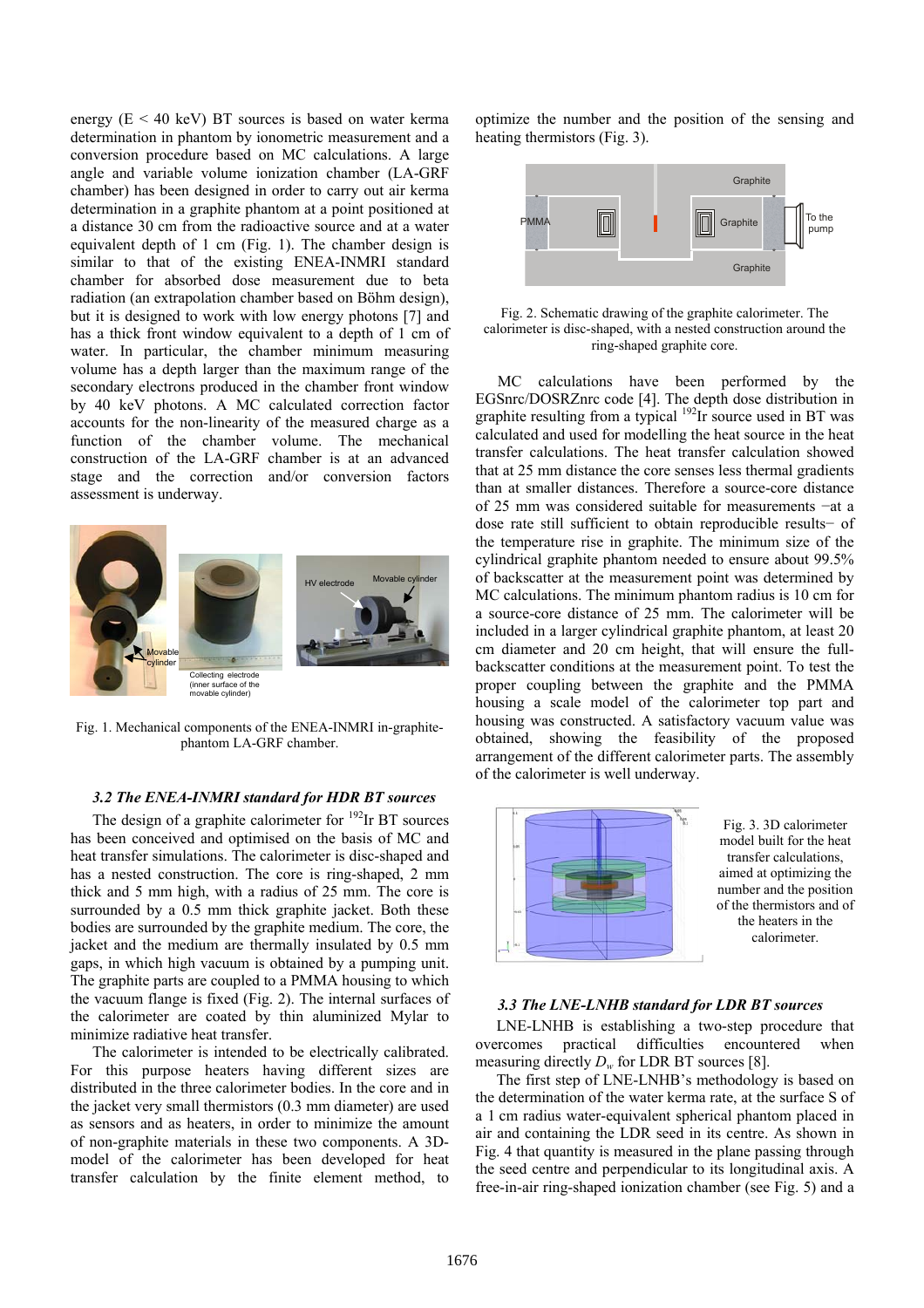

Fig. 4. Photograph of the source-phantom assembly with the representation of the point of interest to determine the absorbed dose (at 90 ° and 1 cm distance from the source seed).



Fig. 5. Photograph of the LNE-LNHB free-in-air ring-shaped chamber.

photon spectrometer are used for the measurements.

The second step of LNE-LNHB's methodology consists in applying a correction factor to account for the contribution of additional scattered photons when replacing air by water as surrounding medium. A preliminary study was performed by MC simulations to estimate this backscattering correction factor, here referred to as *F***bscatt**. This study considered the  $^{125}I$  seed modeled as a point source using three codes: the PENELOPE 2006 code [5], and two versions of the MC N-particle code, MNCP5 1.4 and MCNPX 2.5 [6]. All results were in good agreement and led to an estimate of  $F_{\text{best}}$  of about 1.1703  $\pm$  0.0013. The adopted standard uncertainty is the standard deviation of the distribution of the three values, the statistical uncertainty components being negligible (see table 1) compared to observed discrepancies.

Table 1: Calculations of the scattering factor,  $\mathbf{F}_{\text{bsçatt}}$ , and of its statistical standard uncertainty when modeling the  $^{125}$ I seed source as a point source.

|                              | MCNP <sub>5</sub>    | MCNPX2.5             | PENELOPE 2006        |
|------------------------------|----------------------|----------------------|----------------------|
|                              | (MCPLIB4, EL03)      |                      | (EPDL, EPDL97, EADL) |
|                              | Tally F <sub>2</sub> | Tally F <sub>2</sub> | <b>PENMAIN</b>       |
| History number               | $10^{8}$             | $10^{8}$             | 107                  |
| $F_{\text{bscatt}}$          | 1.1695               | 1.1696               | 1.1717               |
| $u_{rel}(F_{\text{bscatt}})$ | $0.001\%$            | $0.001\%$            | $0.01\%$             |

#### *3.4 The NPL standard for HDR brachytherapy sources*

NPL's new absorbed dose graphite calorimeter for the measurement of HDR  $^{192}$ Ir BT sources is currently being assembled. The new calorimeter will realise absorbed dose to graphite at a reference distance of 2.5 cmaway from the centre of the 192Ir source on its perpendicular bisector. This quantity will be converted to the quantity of interest,  $D_w$  at 1 cm. The dimensions and materials for the new calorimeter were chosen based on MC simulations (EGSnrc [4]) and heat transfer simulations using COMSOL Multiphysics<sup>TM</sup> [9]. The annular core of the calorimeter is 2 mm thick, 5 mm high and has a mean radius of 25 mm. For the operation in isothermal mode, eight small thermistors (four sensors and four heaters) are embedded in the graphite core (Fig. 6) and further thermistors were glued to the other graphite pieces. The graphite ring will be separated from the surrounding cylindrical graphite phantom (20 cm diameter, 14 cm height) by a 1 mm vacuum gap. The vacuum gap is needed for minimising the heat transfer from the core (point of measurement) to the environment and to control the selfheating of a typical HDR  $^{192}$ Ir source (approximately 18 mW). A vacuum can surrounds the graphite calorimeter and the BT source will be inserted into the graphite phantom through an aluminium tube. Both the gamma spectrum and the beta spectrum of the 192Ir source were considered in the MC simulations. The average dose rate to the core due to a 370 GBq Nucletron microSelectron-v1 classic 192Ir source was found to be  $1.61\times10^{-2}$  Gy s<sup>-1</sup>.



Fig. 6. Test assembly of the lower half of the graphite phantom inside the vacuum housing. Top left: Ring-shaped graphite core with heating and sensing thermistors. The white arrow indicates the position of the graphite core in the calorimeter.

Correction factors for the new standard were calculated with DOSRZnrc [4]. The refined simulations were based on the final design of the calorimeter and the following correction factors with a statistical uncertainty of less than 0.1% were determined: volume averaging correction (1.0036), vacuum gap correction (0.9992), inhomogeneity correction (1.0008) and full scatter correction (1.0060). Further refined simulations will be made to estimate the conversion from graphite to water.

#### *3.5 The PTB standard for LDR brachytherapy sources*

The PTB has developed a new primary standard for the realization of  $D_w$  close to low energy and low dose rate (LDR) BT sources  $(125)$  and  $103$ Pd seeds). The new standard for LDR sources (GROVEX II) is based on a similar design as developed for the PTB standard for reference air kerma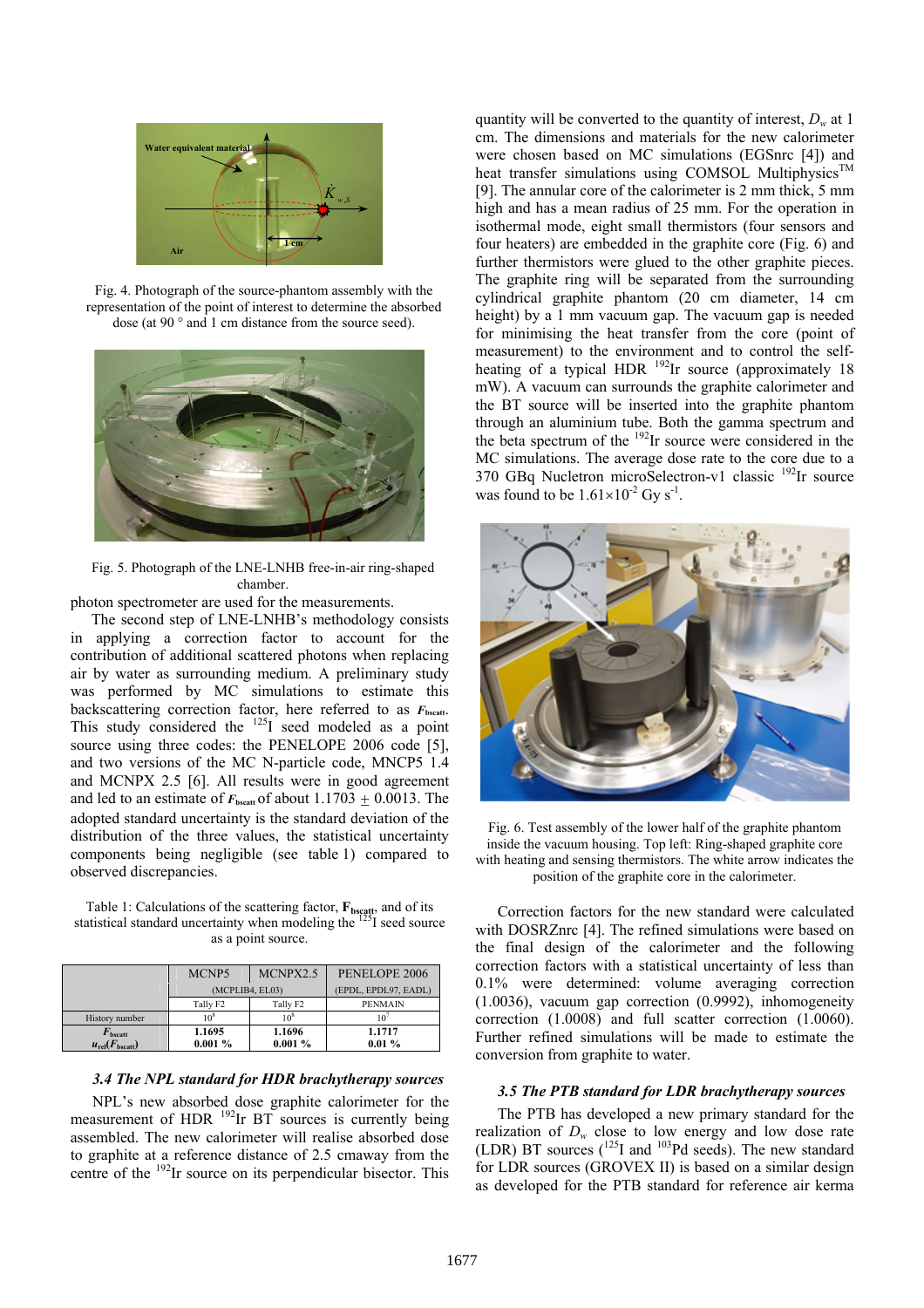rate for LDR sources [10]. The GROVEX II consists of a large air-filled parallel plate extrapolation chamber with water equivalent walls, as shown in Fig. 7. The entrance and the back plate of the extrapolation chamber are made of a water-equivalent material (RW1) with a measured density of  $0.976$  g/cm<sup>3</sup>.



Fig. 7. Schematics of the GROVEX II measurement system.

The thickness of the entrance plate defines the measurement depth within the water phantom. Graphite was diffused onto the inner side of the entrance plate. Biased at the potential U, this layer acts as the polarizing electrode and serves as the reference plane for the measurement. 100 mm in front of the reference plane an exchangeable aperture is positioned defining the cross-sectional area for the measuring volume at the reference plane. On the back plate thin graphite layers were diffused, building the central collecting electrode and an outer guard ring both at ground potential. 40 potential rings on the outer PMMA-cylinder are providing a parallel electrical field between the high voltage and collecting electrode. For the determination of  $D_w$  a new algorithm was developed, allowing the calculation of  $D_w$  in 1 cm depth of water from air kerma measurements by MC simulations without the need of considering the electron transport. A prerequisite for the use of this algorithm is that the limits of the measurement volume are at least one CSDA range greater than the irradiated volume.

First test measurements with the GROVEX II in the PTB's reference fields for X-radiation have already been performed.

## *3.6 The PTB standard for HDR brachytherapy sources*

For the realization of  $D_w$  in the vicinity of <sup>192</sup>Ir and <sup>60</sup>Co HDR BT sources PTB has modified one of the existing water calorimeters. The design of this calorimeter is essentially the same as of PTB's primary standard water calorimeter operated in a  ${}^{60}Co$  [11] external radiation field. It is also operated at a water temperature of 4°C and uses the same type of calorimetric detector. Some modifications, however, have been made to ensure that the HDR source can be positioned close to the detector. Using an afterloading system, the source is moved through a plastic catheter into the water phantom of the calorimeter, where the catheter is connected to a stainless steel needle with an inner diameter of 1.35 mm. The needle is fixed at a short distance from the detector, a parallel-plate glass cylinder, by help of a mechanical frame made of PMMA (Fig. 8). The frame was adapted such that a nominal distance of 24.5 mm between the 192Ir-source and the two thermistors of the calorimetric detector could be realized both in front and behind the glass cylinder. A further fixation allowed an additional distance of 48 mm in front of the cylinder. Between single measurements with the calorimeter, the HDR source stays within a temperature stabilized lead block in the outer container of the water calorimeter. This keeps the source near the water temperature of 4 °C and additionally, the radiation of the source is shielded from the calorimetric detector between the measurements. Heat conduction calculations with regard to the self-heating power of the source (22 mW for a 370 GBq source) have been performed by Finite-Element-Method (FEM) calculations and heat transfer correction factors, including the influence of the self-heating of the source, were evaluated.



Fig. 8. Calorimetric detector with additional bars to fix the stainless steel needle at both sides of the detector.

First absorbed dose measurements with a 370 GBq  $^{192}$ Ir source at distances of 24.5 mm and 48 mm have been performed. The combined standard uncertainty of the  $D_w$ values at these two distances was determined to  $0.9\%$  (k=1). Relative dose rate measurements with a plastic scintillation measurement system are currently being performed with the aim to extrapolate the results of the calorimetric measurements from 46 mm and 24.5 mm to the desired 10 mm distance from the source. The additional uncertainty of these relative measurements is estimated to be  $1.0\%$  (k=1).

## *3.7 The VSL standard for HDR brachytherapy sources*

At VSL a primary standard for  $D_w$  due to HDR <sup>192</sup>Ir BT sources by means of water calorimetry is being developed by extending the existing external beam water calorimeter. The design of the new high purity cell (HPC) has been completed and the HPC is currently being build. The goal of obtaining a standard uncertainty of 2% at 2 cm from the source is compromised by the following two major contributions [12]: the added temperature rise due to the radiation induced source self-heating; the variation in the measurement signal due to variation in source positioning. These effects are reduced in the design of the calorimeter (Fig. 9) by a heat sink to reduce the self-heating and by opposing thermistors to reduce the sensitivity to positioning variations. Simulations (COMSOL Multiphysics<sup>TM</sup> [9]) have been made to estimate the influence of the self-heating and the effectiveness of the heat sink. The reduction of the source self-heating effect due to the heat sink is considerable